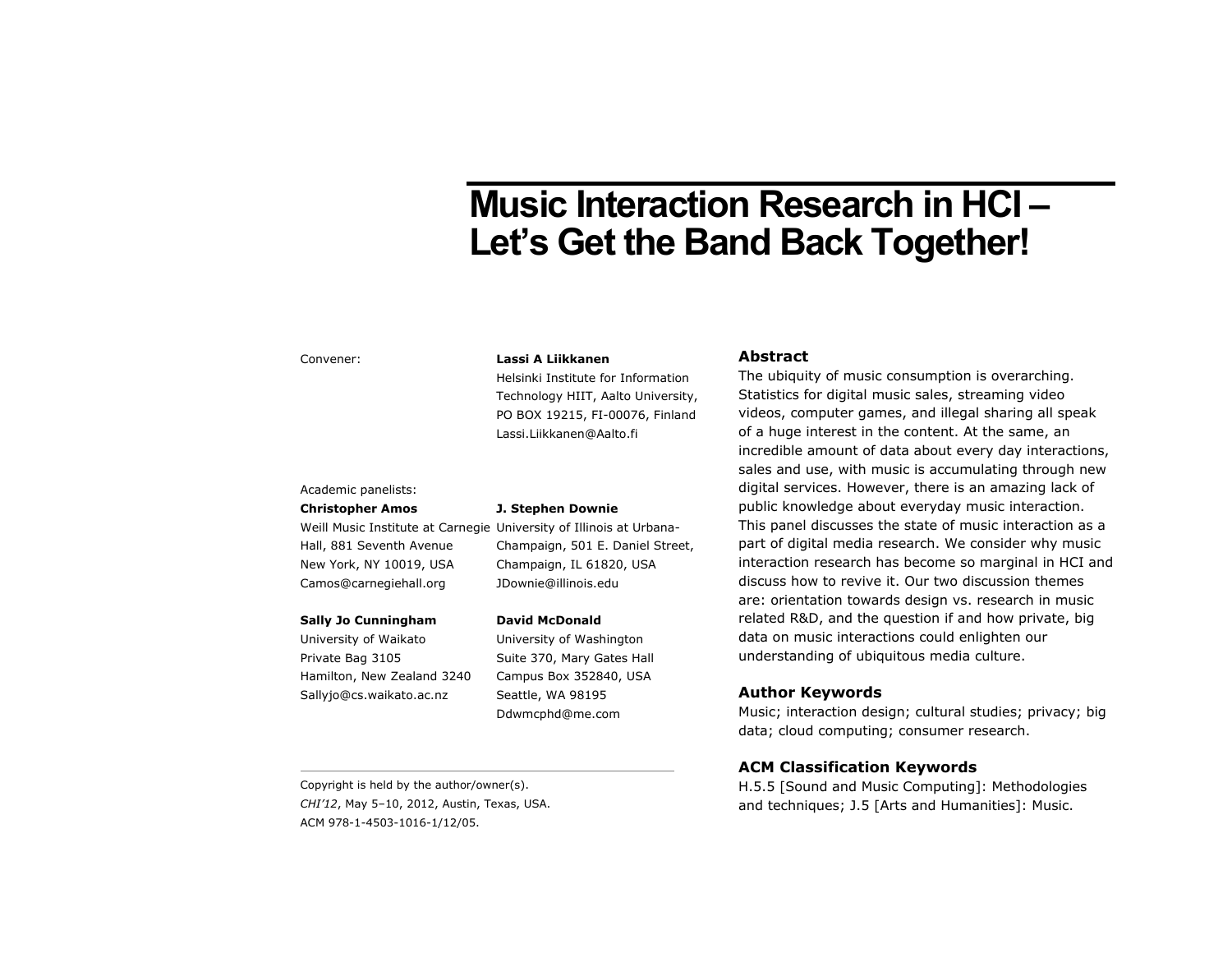#### **Introduction**

Consuming music through interactive devices has a great cultural, social and commercial significance. Music technology is an inevitable part of public and commercial space, and also a way of to control experiences in this space [7, 13]. Music interaction is something that many people do every day. Music also moves a considerable amount of money in technology and content business. Music interaction is an important domain of innovation and music related startups had collected 440M USD in investments by October 2011 alone [2].

Despite the general enthusiasm, music interaction as a defined area of research in HCI is extinct. It is not void, but it seems fair to say that we know little about technology used by few and less about the technology used by many. Papers related to music consumption currently appear at HCI conferences at random and a dedicated forum for novel interaction concepts [4] is gone. In contrast, the related fields of new musical interfaces and music information retrieval are doing fine. So what is the matter with music interaction research? Why is music interaction marginal in HCI?

Music interaction research in HCI has a lot to lean on in related domains. Music is an important topic in studies of recommendations. Content-based music recommendations build upon a considerable body of work on *music information retrieval* and a have an annual conference (ISMIR) held for the  $12<sup>th</sup>$  time in 2011 and music has been well present in multimedia information retrieval studies (ACM SIGMIR) as well. In addition to doing fundamental work on system level, people here have established user-centered approaches to evaluate the results of machine learning efforts [9].

Do we know and understand everything worth knowing about music interaction? One could argue that the field of music consumption technology is adequately mature in order to have become uninteresting and transparent. On the other hand, this could be seen all the more reason for researchers to look into how technology mediates our lives, and social structures – to capture snapshots of unique and fleeting historical moments, which cannot be deduced from sales figures alone. However, we do not believe the music technology has achieved its full potential. We see numerous lines of development still unexplored and in need of exploring.

We see that the time to revive the interest of HCI researchers in music is now. The dominant industry players, such as Amazon, Apple, Google, Pandora, Rdio and Spotify, have and will collect immensely more data about music consumption than has ever been possible before. Unfortunately little of this data is public, although it is interesting to many, layman and researchers alike, as demonstrated by users' reactions to recent Spotify-to-Facebook data sharing (cf. [17]).

Music should be seen as a special consumable in media studies. Regarding the work around organizing collections, there are clear parallels to digital photos and videos [5, 8, 16]. But it also has unique characteristics. In the standard use case, listening music is a passive act. From the half a billion of people who have viewed Justin Bieber in YouTube, only a fraction have posted a remix, smash up, or cover version in response. Data of music consumption is not original content such as microblogging entries and status updates, but behavioral information very unique to a person. Music listening also produces data in quantities difficult to create by intentional effort.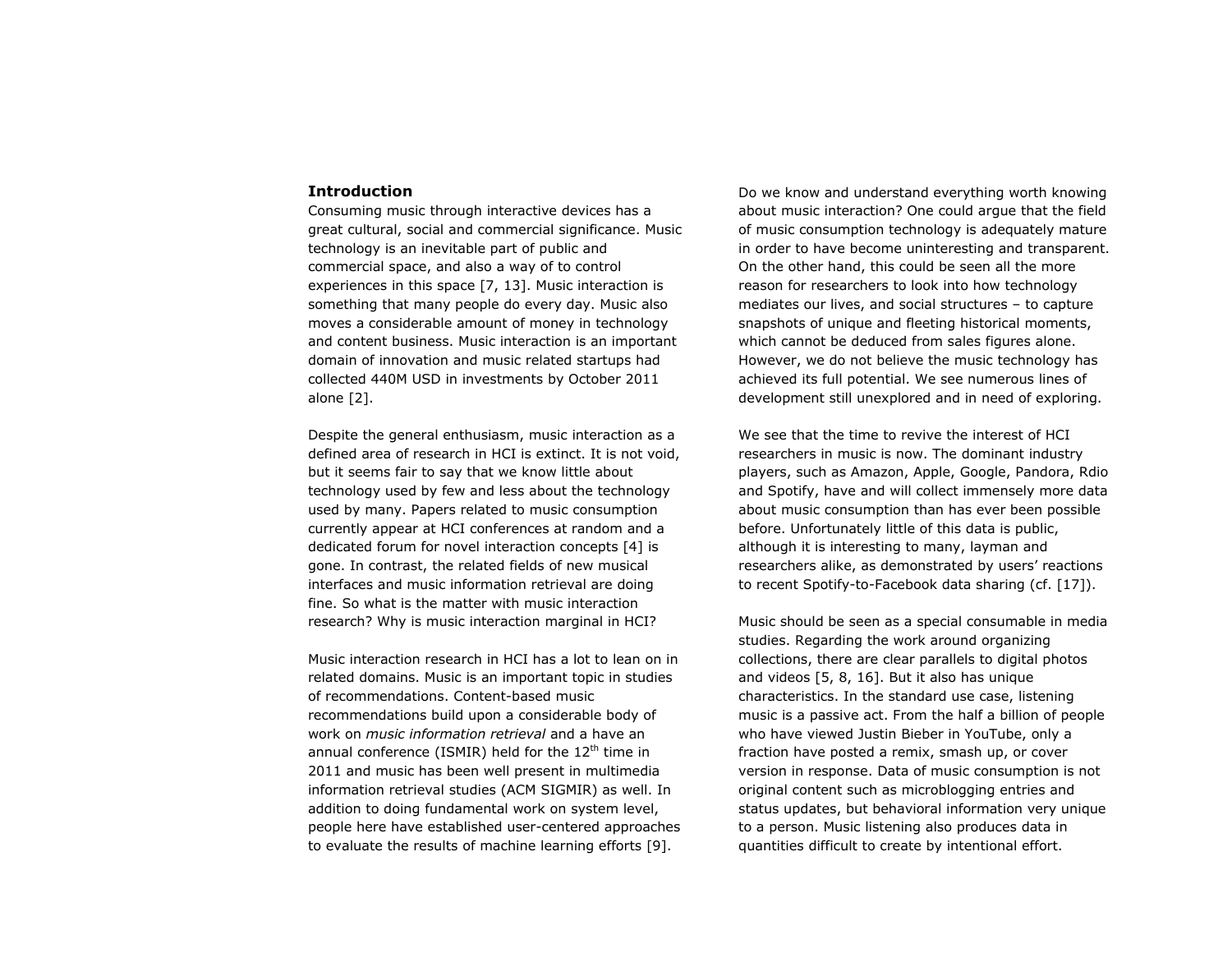

Figure 1. The role materiality and sociality in digital music consumption. Illustration by Nurri Kim, used with permission.

|    | Lutrus<br>Settings<br><b>Shuffle Sengs</b> |
|----|--------------------------------------------|
|    | <b>Backlight</b>                           |
|    |                                            |
| p. |                                            |
| ۷  |                                            |
| 9  |                                            |
|    |                                            |

Figure 2. A visual analogy of an analog Brown T3 pocket radio and the dominant design of 2010 for mobile music, Apple's iPod. Photo from http://gizmodo.com/343641/1960sbraun-products-hold-the-secrets-toapples-future

#### **Themes of panel discussion**

The themes we discuss in the panel concern the *music consumption data* currently possessed by the commercial players and the balance of *research* vs*. design* driven innovation in music devices and services.

#### *Demanding access to big data*

Accurate information about what music you listen to has been largely unavailable until now, but is valuable in many ways. Recent studies show how music listening history correlates with personality [10]. Information about music consumption is important for marketing purposes and even consumers themselves take interest in tracking their consumption, as witnessed by the popularity of services such as Last.FM Scrobbler and SoundTracking which let users explore their listening history logs. Some people might consider this type of information sensitive and be concerned about sharing it [17]. More importantly, the wealth of the data is just emerging. Cloud music services, particularly those following the concept of iTunes Match, will enable user data collection like anything before. This can happen effortlessly, unlike with currently apps that require special loggers. Ambient and ubiquitous sensors, even those included in a smart phone, would allow creating an even more data about digital music consumption.

The question is, who should own your listening data? What should they use it for? How can we facilitate access to this data for scientific purposes? How should we handle it? These questions are clearly not unique to music, but involve every other media as well, but we believe they might first emerge with music. As an example, Spotify's recent Facebook integration was quickly followed by a new privacy feature [3], as would have been predicted by research [17].

## *Design driven domain*

Second discussion theme is the balance in orientation towards *design vs. research* in music related R&D. Despite its digital nature, modern music consumption is still highly material, technologically mediated activity (Fig. 1). Music is tied to devices and services provided. The music technology enables and facilitates our music experiences. And it must be designed.

The R&D efforts related music interaction are heavy on design. They do not seem to base on research-based insights. Interface solutions for music interaction display an interesting evolution from the analog era to today. Reliance on old interaction metaphors can be good for learning, but less so for inventiveness. The dominant design for mobile music consumption that has become to label the whole field is iPod (78% market share with 300M units sold [1]). The visual design of iPod is based on a model of a portable FM radio (Fig.2). Bit similar situation for desktop applications. iTunes is about to reach Windows Media Player in popularity, both offering an interface concept invented in 90's. If it was not for the successful machine learning approaches to deliver content-based recommendations (Genius, Pandora), progress in music interfaces would be stalled.

Is there something wrong with the design driven approach? We don't believe that traditional methods of user-centered design are the answer [14]. Instead we see that the field would advance better if design organizations would share their lessons learned from experimental and commercialized systems. Nokia Research Center has exceptionally published multiple papers about their music studies [6, 11]. We encourage others to follow or outsource the task to academics.